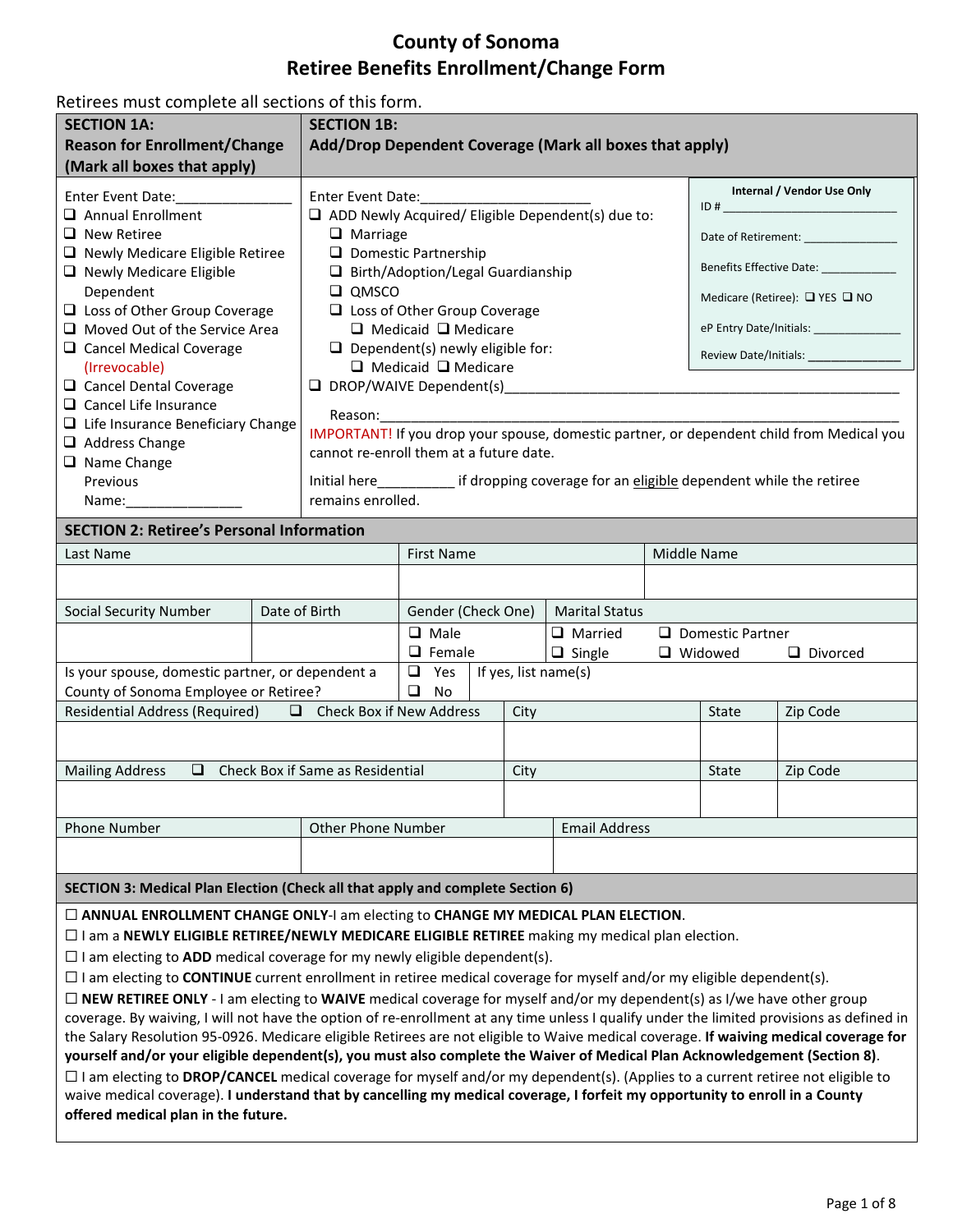| <b>Retiree Without Medicare</b>                                                                                                                                |                                                                   |                                                              |   |                                                                      |                                                             |                                                         |  |  |  |
|----------------------------------------------------------------------------------------------------------------------------------------------------------------|-------------------------------------------------------------------|--------------------------------------------------------------|---|----------------------------------------------------------------------|-------------------------------------------------------------|---------------------------------------------------------|--|--|--|
| Select Level of Coverage and Plan Choice                                                                                                                       |                                                                   |                                                              |   |                                                                      |                                                             |                                                         |  |  |  |
| $\Box$ Self                                                                                                                                                    | $\Box$                                                            | Self + 1 Dependent (Complete<br>Dependent Section)           |   | Self + 2 or More Dependents (Complete Dependent                      |                                                             |                                                         |  |  |  |
| Section)<br><b>County Health Plans</b>                                                                                                                         |                                                                   |                                                              |   |                                                                      |                                                             |                                                         |  |  |  |
| CHP PPO - CA<br>ப<br>(175130M053)                                                                                                                              | ⊔                                                                 | CHP PPO - Out-of-State<br>(175130M059)                       | u | CHP EPO - CA<br>(175130M102)                                         |                                                             | CHP EPO - Out-of-State<br>❏<br>(175130M106)             |  |  |  |
| <b>Kaiser Permanente Plans</b>                                                                                                                                 |                                                                   |                                                              |   |                                                                      |                                                             |                                                         |  |  |  |
| Kaiser Permanente HMO - CA<br>❏<br>$(9072 - 0000)$                                                                                                             |                                                                   | ❏<br>Kaiser Permanente Hospital Services<br>DHMO (9072-0006) |   |                                                                      | ❏<br>Kaiser Permanente Deductible First<br>HDHP (9072-0009) |                                                         |  |  |  |
| Kaiser Permanente Out-of-State Plans                                                                                                                           |                                                                   |                                                              |   |                                                                      |                                                             |                                                         |  |  |  |
| ❏<br>Kaiser Permanente HMO - Northwest (5613-002 AA)                                                                                                           |                                                                   | $\Box$                                                       |   |                                                                      |                                                             | Kaiser Permanente HMO - Hawaii Region 12 (03003-058-86) |  |  |  |
| <b>Sutter Health Plus Plans</b>                                                                                                                                |                                                                   |                                                              |   |                                                                      |                                                             |                                                         |  |  |  |
| Sutter Health Plus HMO ML42-<br>⊔<br>CA (131802-000004)                                                                                                        | Sutter Health Plus Hospital Services<br>❏<br>DHMO (131802-000007) |                                                              |   | Sutter Health Plus Deductible First HDHP<br>⊔<br>$(131802 - 000011)$ |                                                             |                                                         |  |  |  |
| <b>Sutter Health Plus (SHP)</b>                                                                                                                                |                                                                   |                                                              |   |                                                                      |                                                             | Primary Care Physician (PCP) ID #                       |  |  |  |
| . To find a PCP please visit: www.sutterhealthplus.org/providersearch                                                                                          |                                                                   |                                                              |   |                                                                      |                                                             |                                                         |  |  |  |
| • If you do not select a PCP, one will be assigned to you                                                                                                      |                                                                   |                                                              |   |                                                                      |                                                             |                                                         |  |  |  |
| . You have the opportunity to change your PCP by calling Member Services at 855-315-5800                                                                       |                                                                   |                                                              |   |                                                                      |                                                             |                                                         |  |  |  |
| <b>Western Health Advantage Plans</b>                                                                                                                          |                                                                   |                                                              |   |                                                                      |                                                             |                                                         |  |  |  |
| Western Health Advantage HMO<br>⊔                                                                                                                              |                                                                   | Western Health Advantage Hospital<br>⊔                       |   |                                                                      | ⊔                                                           | Western Health Advantage Deductible                     |  |  |  |
| $- CA (950201 - A001)$                                                                                                                                         |                                                                   | Services DHMO (950201)                                       |   |                                                                      |                                                             | First HDHP (950201)                                     |  |  |  |
| Primary Care Physician (PCP) ID #<br><b>Western Health Advantage (WHA)</b>                                                                                     |                                                                   |                                                              |   |                                                                      |                                                             |                                                         |  |  |  |
| . To find a PCP please visit: www.westernhealth.com/search-for-providers                                                                                       |                                                                   |                                                              |   |                                                                      |                                                             |                                                         |  |  |  |
| • If you do not select a PCP, one will be assigned to you.<br>• You have the opportunity to change your PCP by calling Member Services at 888-563-2250         |                                                                   |                                                              |   |                                                                      |                                                             |                                                         |  |  |  |
|                                                                                                                                                                |                                                                   | <b>Retiree With Medicare</b>                                 |   |                                                                      |                                                             |                                                         |  |  |  |
|                                                                                                                                                                |                                                                   | <b>Additional Enrollment Form Required</b>                   |   |                                                                      |                                                             |                                                         |  |  |  |
| Select Level of Coverage and Plan Choice                                                                                                                       |                                                                   |                                                              |   |                                                                      |                                                             |                                                         |  |  |  |
| Self<br>Self + 1 Dependent (Complete<br>Self + 2 or More Dependents (Complete Dependent<br>Q.<br>$\Box$<br>$\Box$<br>Dependent Section)<br>Section)            |                                                                   |                                                              |   |                                                                      |                                                             |                                                         |  |  |  |
| <b>County Health Plans</b>                                                                                                                                     |                                                                   |                                                              |   |                                                                      |                                                             |                                                         |  |  |  |
| CHP PPO - CA<br>CHP PPO - Out-of-State<br>❏<br>⊔<br>⊔                                                                                                          |                                                                   |                                                              |   | CHP EPO - CA<br>CHP EPO - Out-of-State<br>⊔                          |                                                             |                                                         |  |  |  |
| (175130M054)<br>(175130M103)<br>(175130M060)<br>(175130M107)<br><b>Kaiser Permanente Plans</b>                                                                 |                                                                   |                                                              |   |                                                                      |                                                             |                                                         |  |  |  |
| ❏<br>Kaiser Permanente Senior Advantage HMO - CA (9072-0000)                                                                                                   |                                                                   |                                                              |   |                                                                      |                                                             |                                                         |  |  |  |
| Kaiser Permanente Out-of-State Plans                                                                                                                           |                                                                   |                                                              |   |                                                                      |                                                             |                                                         |  |  |  |
| ❏<br>Kaiser Permanente HMO - Northwest (5613-002 AA)<br>⊔<br>Kaiser Permanente HMO - Hawaii Region 12 (03003-058-86)                                           |                                                                   |                                                              |   |                                                                      |                                                             |                                                         |  |  |  |
| UnitedHealthcare (UHC) - AARP                                                                                                                                  |                                                                   |                                                              |   |                                                                      |                                                             |                                                         |  |  |  |
| UnitedHealthcare AARP Medicare Supplement Insurance (1068) & AARP Medicare Rx (3803)<br>❏                                                                      |                                                                   |                                                              |   |                                                                      |                                                             |                                                         |  |  |  |
| If you elected UnitedHealthcare through UHC - AARP Telephone Enrollment at (877) 558-4759, enter confirmation numbers for<br>Self and Dependent as applicable. |                                                                   |                                                              |   |                                                                      |                                                             |                                                         |  |  |  |
| Medicare Rx - Self:<br>AARP Medicare Supplement Insurance - Self:                                                                                              |                                                                   |                                                              |   |                                                                      |                                                             |                                                         |  |  |  |
| AARP Medicare Supplement Insurance - Dependent:<br>Medicare Rx - Dependent:                                                                                    |                                                                   |                                                              |   |                                                                      |                                                             |                                                         |  |  |  |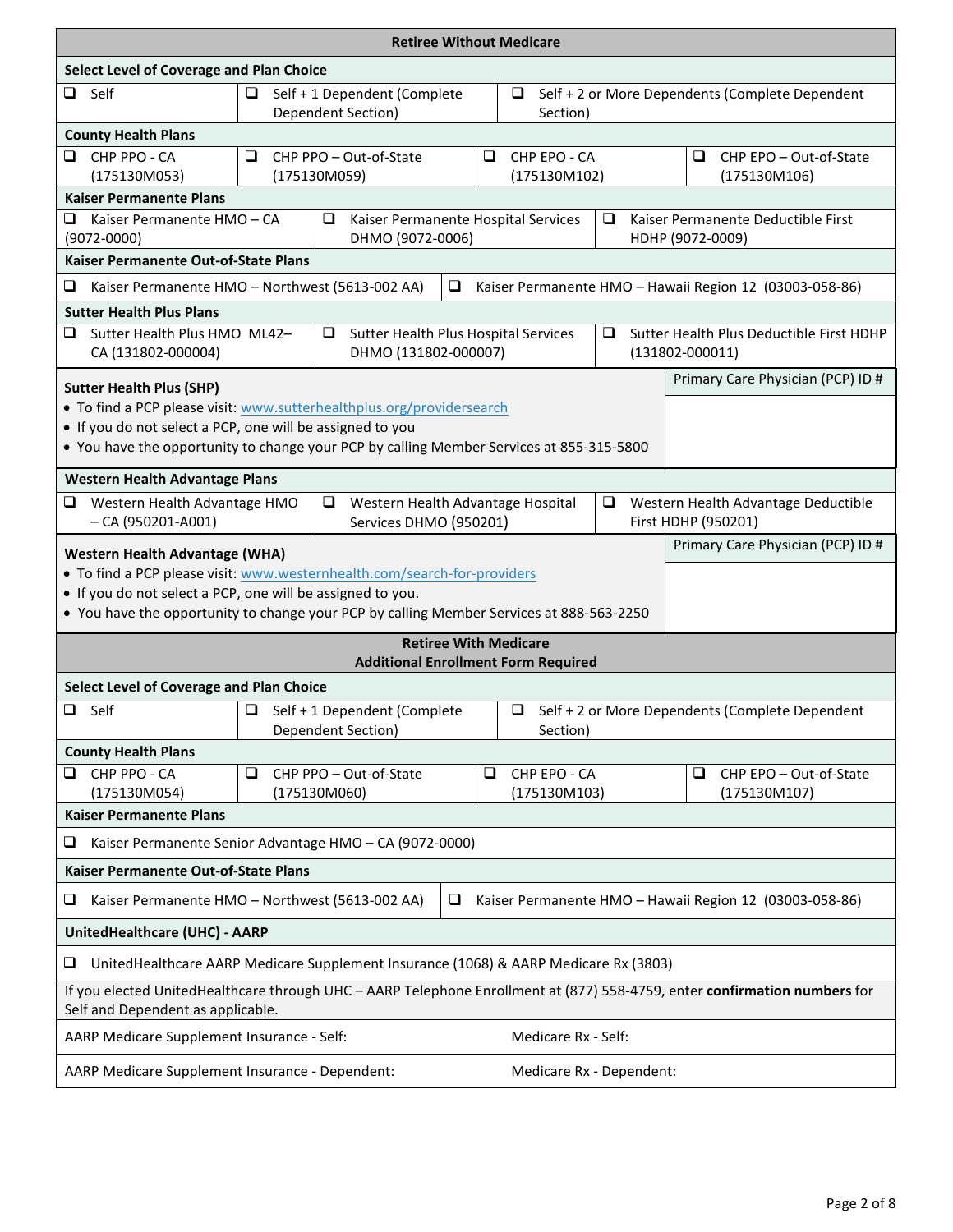| SECTION 4: Dental Plan Election (Check all that apply and complete Dependent Section, if applicable)                                                                                                                                                                                                                                                                                                                                                                                                                                                                                                                                                                                                                                                                                                                                                                                                                                                                                                                                                                                                                                                                                                                                                                                                                                     |                                                                                                                                                                                                                                                                                                                                                                                                                                                  |                                                                                      |                                                                                      |                                             |                                   |              |                            |  |  |  |  |
|------------------------------------------------------------------------------------------------------------------------------------------------------------------------------------------------------------------------------------------------------------------------------------------------------------------------------------------------------------------------------------------------------------------------------------------------------------------------------------------------------------------------------------------------------------------------------------------------------------------------------------------------------------------------------------------------------------------------------------------------------------------------------------------------------------------------------------------------------------------------------------------------------------------------------------------------------------------------------------------------------------------------------------------------------------------------------------------------------------------------------------------------------------------------------------------------------------------------------------------------------------------------------------------------------------------------------------------|--------------------------------------------------------------------------------------------------------------------------------------------------------------------------------------------------------------------------------------------------------------------------------------------------------------------------------------------------------------------------------------------------------------------------------------------------|--------------------------------------------------------------------------------------|--------------------------------------------------------------------------------------|---------------------------------------------|-----------------------------------|--------------|----------------------------|--|--|--|--|
| ❏                                                                                                                                                                                                                                                                                                                                                                                                                                                                                                                                                                                                                                                                                                                                                                                                                                                                                                                                                                                                                                                                                                                                                                                                                                                                                                                                        | Delta Dental PPO (03136-00001)<br>$\Box$<br>DeltaCare USA Dental HMO (70247-00001)                                                                                                                                                                                                                                                                                                                                                               |                                                                                      |                                                                                      |                                             |                                   |              |                            |  |  |  |  |
| $\Box$<br>❏<br>❏<br>❏<br>❏                                                                                                                                                                                                                                                                                                                                                                                                                                                                                                                                                                                                                                                                                                                                                                                                                                                                                                                                                                                                                                                                                                                                                                                                                                                                                                               | ANNUAL ENROLLMENT choice only-I am electing to CHANGE my dental plan election.<br>I am a NEWLY ELIGIBLE RETIREE making my dental plan election.<br>I am electing to ADD dental coverage for my newly eligible dependent(s).<br>I am electing to CONTINUE current enrollment in dental coverage for myself and/or my eligible dependent(s).<br>I am electing to WAIVE dental coverage for myself and my dependent(s) as I/we have other coverage. |                                                                                      |                                                                                      |                                             |                                   |              |                            |  |  |  |  |
| $\Box$                                                                                                                                                                                                                                                                                                                                                                                                                                                                                                                                                                                                                                                                                                                                                                                                                                                                                                                                                                                                                                                                                                                                                                                                                                                                                                                                   | I am electing to WAIVE dental coverage for my dependent(s) only as they have other<br><b>Internal Use Only</b>                                                                                                                                                                                                                                                                                                                                   |                                                                                      |                                                                                      |                                             |                                   |              |                            |  |  |  |  |
| ❏                                                                                                                                                                                                                                                                                                                                                                                                                                                                                                                                                                                                                                                                                                                                                                                                                                                                                                                                                                                                                                                                                                                                                                                                                                                                                                                                        | coverage.<br>I am electing to DROP dental coverage for myself and my dependent(s).                                                                                                                                                                                                                                                                                                                                                               |                                                                                      | Effective Date: _____                                                                |                                             |                                   |              |                            |  |  |  |  |
| $\Box$<br>❏                                                                                                                                                                                                                                                                                                                                                                                                                                                                                                                                                                                                                                                                                                                                                                                                                                                                                                                                                                                                                                                                                                                                                                                                                                                                                                                              | I am electing to DROP dental coverage for my dependent(s) only.<br>I am currently NOT COVERED under a retiree dental plan and will not be enrolling at<br>this time.                                                                                                                                                                                                                                                                             |                                                                                      | If blank, effective date is the same as<br>Benefits Effective Date on Page 1.        |                                             |                                   |              |                            |  |  |  |  |
|                                                                                                                                                                                                                                                                                                                                                                                                                                                                                                                                                                                                                                                                                                                                                                                                                                                                                                                                                                                                                                                                                                                                                                                                                                                                                                                                          | SECTION 5: Life Insurance (Sign and Date Section 8 for all enrollments and changes)                                                                                                                                                                                                                                                                                                                                                              |                                                                                      |                                                                                      |                                             |                                   |              |                            |  |  |  |  |
| HARTFORD GROUP POLICY #: GL-673199<br>I am a NEWLY ELIGIBLE RETIREE electing to ENROLL in life insurance coverage in the amount of \$10,000<br>⊔<br>I am electing to CONTINUE my current enrollment in life insurance coverage in the amount of \$2,000<br>$\Box$<br>I am electing to CONTINUE my current enrollment in life insurance coverage in the amount of \$10,000<br>⊔<br>I am electing to DROP current enrollment in life insurance coverage<br>⊔<br>I did not enroll in life insurance at the time I retired and am therefore NOT ELIGIBLE to make any life insurance election<br>⊔<br>Retiree Basic Life Insurance (Initial here ______ if you have a life insurance beneficiary designation on file with the County of<br>Sonoma and do not wish to update it. New retirees must designate a beneficiary below.)<br>You must designate a beneficiary to receive payment of this benefit in the event of your death. Indicate your beneficiary<br>information below, only if you do not currently have a beneficiary on file or you wish to change your current beneficiary<br>designation. However, new retirees must designate a beneficiary below. If you need more space, request a Beneficiary<br>Designation Form from the County of Sonoma Human Resources Benefits Unit at 707-565-2900 or benefits@sonoma-county.org |                                                                                                                                                                                                                                                                                                                                                                                                                                                  |                                                                                      |                                                                                      |                                             |                                   |              |                            |  |  |  |  |
|                                                                                                                                                                                                                                                                                                                                                                                                                                                                                                                                                                                                                                                                                                                                                                                                                                                                                                                                                                                                                                                                                                                                                                                                                                                                                                                                          |                                                                                                                                                                                                                                                                                                                                                                                                                                                  |                                                                                      |                                                                                      |                                             |                                   |              |                            |  |  |  |  |
|                                                                                                                                                                                                                                                                                                                                                                                                                                                                                                                                                                                                                                                                                                                                                                                                                                                                                                                                                                                                                                                                                                                                                                                                                                                                                                                                          | Primary Beneficiary - Full Name                                                                                                                                                                                                                                                                                                                                                                                                                  | <b>Address</b>                                                                       |                                                                                      | <b>Social Security #</b>                    | % of Benefit                      | Relationship | Date of Birth              |  |  |  |  |
|                                                                                                                                                                                                                                                                                                                                                                                                                                                                                                                                                                                                                                                                                                                                                                                                                                                                                                                                                                                                                                                                                                                                                                                                                                                                                                                                          |                                                                                                                                                                                                                                                                                                                                                                                                                                                  |                                                                                      |                                                                                      |                                             |                                   |              |                            |  |  |  |  |
|                                                                                                                                                                                                                                                                                                                                                                                                                                                                                                                                                                                                                                                                                                                                                                                                                                                                                                                                                                                                                                                                                                                                                                                                                                                                                                                                          | <b>Contingent Beneficiary - Full Name</b><br>(optional)                                                                                                                                                                                                                                                                                                                                                                                          | <b>Address</b>                                                                       |                                                                                      | <b>Social Security #</b>                    | % of Benefit                      | Relationship | Date of Birth              |  |  |  |  |
|                                                                                                                                                                                                                                                                                                                                                                                                                                                                                                                                                                                                                                                                                                                                                                                                                                                                                                                                                                                                                                                                                                                                                                                                                                                                                                                                          |                                                                                                                                                                                                                                                                                                                                                                                                                                                  |                                                                                      |                                                                                      |                                             |                                   |              |                            |  |  |  |  |
|                                                                                                                                                                                                                                                                                                                                                                                                                                                                                                                                                                                                                                                                                                                                                                                                                                                                                                                                                                                                                                                                                                                                                                                                                                                                                                                                          | SECTION 6: Eligible Dependent Information (List ALL eligible dependents including spouse/domestic partner. Attach an<br>additional sheet to list more than eight dependents.)                                                                                                                                                                                                                                                                    |                                                                                      |                                                                                      |                                             |                                   |              |                            |  |  |  |  |
|                                                                                                                                                                                                                                                                                                                                                                                                                                                                                                                                                                                                                                                                                                                                                                                                                                                                                                                                                                                                                                                                                                                                                                                                                                                                                                                                          | <b>Spouse/Domestic Partner</b><br>Last Name, First Name, MI                                                                                                                                                                                                                                                                                                                                                                                      | <b>Medical</b>                                                                       | <b>Dental</b>                                                                        | Date of Birth                               | <b>Social Security (Required)</b> |              | Relationship               |  |  |  |  |
|                                                                                                                                                                                                                                                                                                                                                                                                                                                                                                                                                                                                                                                                                                                                                                                                                                                                                                                                                                                                                                                                                                                                                                                                                                                                                                                                          |                                                                                                                                                                                                                                                                                                                                                                                                                                                  | $\Box$ Add<br>$\Box$ Continue<br>$\Box$ Delete<br>$\Box$ Waive<br>$\Box$ No Coverage | $\Box$ Add<br>$\Box$ Continue<br>$\Box$ Delete<br>□ Waive<br>$\Box$ No Coverage      |                                             |                                   |              |                            |  |  |  |  |
|                                                                                                                                                                                                                                                                                                                                                                                                                                                                                                                                                                                                                                                                                                                                                                                                                                                                                                                                                                                                                                                                                                                                                                                                                                                                                                                                          | <b>Mailing Address (If different from</b>                                                                                                                                                                                                                                                                                                                                                                                                        | Gender                                                                               | Permanently                                                                          |                                             | <b>Primary Care Physician ID#</b> |              | <b>Previously Seen</b>     |  |  |  |  |
|                                                                                                                                                                                                                                                                                                                                                                                                                                                                                                                                                                                                                                                                                                                                                                                                                                                                                                                                                                                                                                                                                                                                                                                                                                                                                                                                          | <b>Retiree)</b>                                                                                                                                                                                                                                                                                                                                                                                                                                  | (Check one)<br>Male<br>❏                                                             | <b>Disabled</b><br>Yes<br>❏                                                          | <b>SHP and WHA</b><br><b>Enrollees ONLY</b> |                                   |              | $\Box$ Yes<br>$\square$ No |  |  |  |  |
|                                                                                                                                                                                                                                                                                                                                                                                                                                                                                                                                                                                                                                                                                                                                                                                                                                                                                                                                                                                                                                                                                                                                                                                                                                                                                                                                          |                                                                                                                                                                                                                                                                                                                                                                                                                                                  | $\Box$<br>Female                                                                     | $\Box$<br>No                                                                         |                                             |                                   |              |                            |  |  |  |  |
| <b>Child</b>                                                                                                                                                                                                                                                                                                                                                                                                                                                                                                                                                                                                                                                                                                                                                                                                                                                                                                                                                                                                                                                                                                                                                                                                                                                                                                                             |                                                                                                                                                                                                                                                                                                                                                                                                                                                  | <b>Medical</b>                                                                       | <b>Dental</b>                                                                        | Date of Birth                               |                                   |              |                            |  |  |  |  |
|                                                                                                                                                                                                                                                                                                                                                                                                                                                                                                                                                                                                                                                                                                                                                                                                                                                                                                                                                                                                                                                                                                                                                                                                                                                                                                                                          | Last Name, First Name, MI                                                                                                                                                                                                                                                                                                                                                                                                                        | $\Box$ Add<br>$\Box$ Continue<br>$\Box$ Delete<br>$\Box$ Waive<br>$\Box$ No Coverage | $\Box$ Add<br>$\Box$ Continue<br>$\Box$ Delete<br>$\Box$ Waive<br>$\Box$ No Coverage |                                             | <b>Social Security (Required)</b> |              | Relationship               |  |  |  |  |
|                                                                                                                                                                                                                                                                                                                                                                                                                                                                                                                                                                                                                                                                                                                                                                                                                                                                                                                                                                                                                                                                                                                                                                                                                                                                                                                                          | <b>Mailing Address (If different from</b><br>Retiree)                                                                                                                                                                                                                                                                                                                                                                                            | Gender<br>(Check one)                                                                | Permanently<br><b>Disabled</b>                                                       | <b>SHP and WHA</b>                          | <b>Primary Care Physician ID#</b> |              | <b>Previously Seen</b>     |  |  |  |  |

г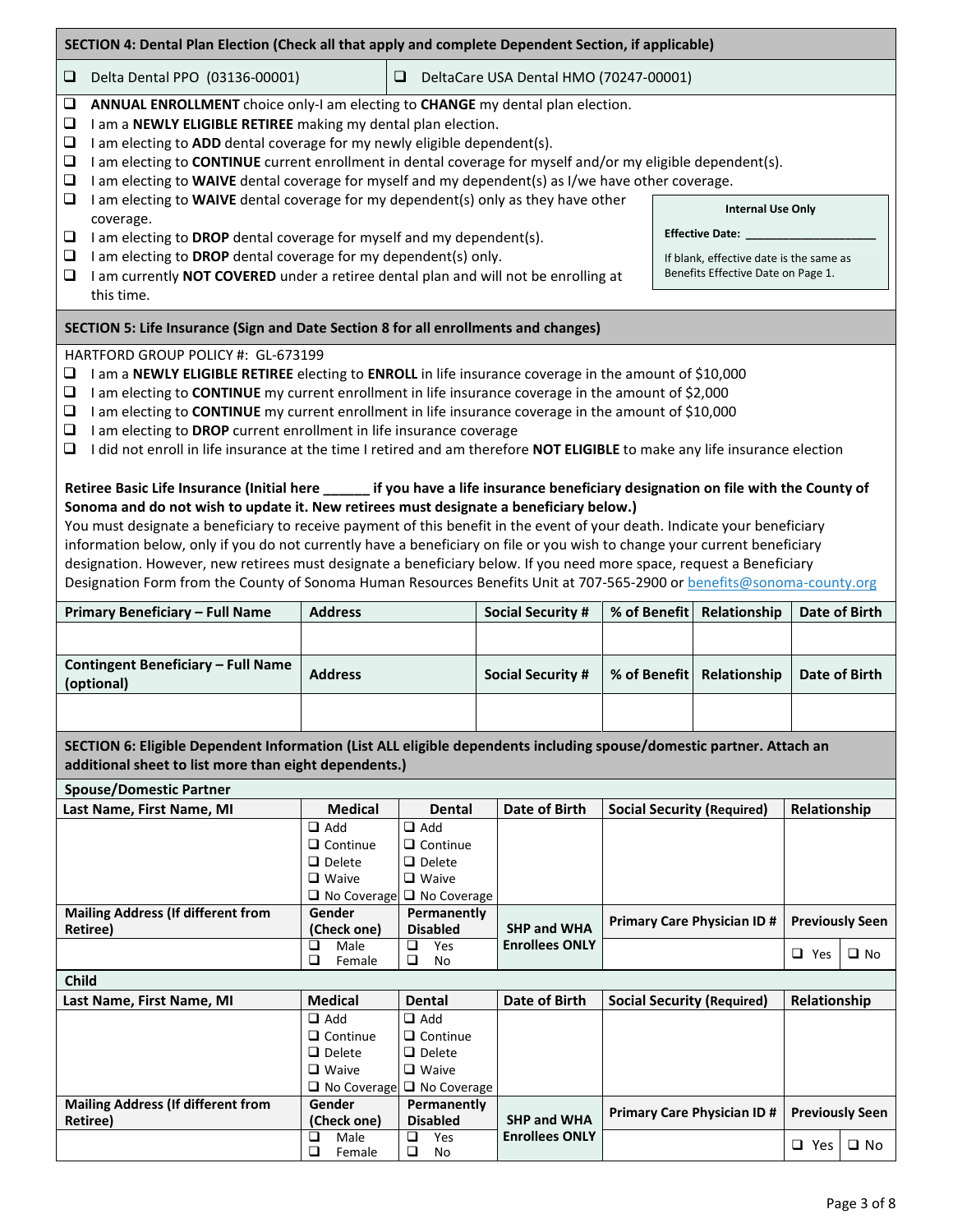| <b>Child</b>                              |                                    |                                       |                                                          |                                    |                        |                        |  |  |
|-------------------------------------------|------------------------------------|---------------------------------------|----------------------------------------------------------|------------------------------------|------------------------|------------------------|--|--|
| Last Name, First Name, MI                 | <b>Medical</b>                     | <b>Dental</b>                         | Date of Birth                                            | <b>Social Security (Required)</b>  | Relationship           |                        |  |  |
|                                           | $\Box$ Add                         | $\Box$ Add                            |                                                          |                                    |                        |                        |  |  |
|                                           | $\Box$ Continue                    | $\Box$ Continue                       |                                                          |                                    |                        |                        |  |  |
|                                           | $\Box$ Delete                      | $\Box$ Delete                         |                                                          |                                    |                        |                        |  |  |
|                                           | $\Box$ Waive<br>$\Box$ No Coverage | $\Box$ Waive<br>$\Box$ No Coverage    |                                                          |                                    |                        |                        |  |  |
| <b>Mailing Address (If different from</b> | Gender                             | Permanently                           |                                                          |                                    |                        |                        |  |  |
| <b>Retiree)</b>                           | (Check one)                        | <b>Disabled</b>                       | <b>SHP and WHA</b>                                       | <b>Primary Care Physician ID #</b> |                        | <b>Previously Seen</b> |  |  |
|                                           | $\Box$<br>Male                     | Yes<br>❏                              | <b>Enrollees ONLY</b>                                    |                                    |                        |                        |  |  |
|                                           | $\Box$<br>Female                   | ❏<br>No                               |                                                          |                                    | $\square$ Yes          | $\square$ No           |  |  |
| Child                                     |                                    |                                       |                                                          |                                    |                        |                        |  |  |
| Last Name, First Name, MI                 | <b>Medical</b>                     | <b>Dental</b>                         | Date of Birth                                            | <b>Social Security (Required)</b>  | Relationship           |                        |  |  |
|                                           | $\Box$ Add                         | $\Box$ Add                            |                                                          |                                    |                        |                        |  |  |
|                                           | $\Box$ Continue                    | $\Box$ Continue                       |                                                          |                                    |                        |                        |  |  |
|                                           | $\Box$ Delete<br>$\Box$ Waive      | $\Box$ Delete<br>$\Box$ Waive         |                                                          |                                    |                        |                        |  |  |
|                                           | □ No Coverage                      | $\Box$ No Coverage                    |                                                          |                                    |                        |                        |  |  |
| <b>Mailing Address (If different from</b> | Gender                             | Permanently                           |                                                          |                                    |                        |                        |  |  |
| Retiree)                                  | (Check one)                        | <b>Disabled</b>                       | SHP and WHA                                              | <b>Primary Care Physician ID #</b> | <b>Previously Seen</b> |                        |  |  |
|                                           | □<br>Male                          | $\Box$<br>Yes                         | <b>Enrollees ONLY</b>                                    |                                    | $\Box$ Yes             | $\square$ No           |  |  |
|                                           | $\Box$<br>Female                   | $\Box$<br>No                          |                                                          |                                    |                        |                        |  |  |
| <b>Child</b>                              |                                    |                                       |                                                          |                                    |                        |                        |  |  |
| Last Name, First Name, MI                 | <b>Medical</b><br>$\Box$ Add       | <b>Dental</b><br>$\Box$ Add           | Date of Birth                                            | <b>Social Security (Required)</b>  | Relationship           |                        |  |  |
|                                           | $\Box$ Continue                    | $\Box$ Continue                       |                                                          |                                    |                        |                        |  |  |
|                                           | $\Box$ Delete                      | $\Box$ Delete                         |                                                          |                                    |                        |                        |  |  |
|                                           | $\Box$ Waive                       | $\Box$ Waive                          |                                                          |                                    |                        |                        |  |  |
|                                           | No Coverage                        | $\Box$ No Coverage                    |                                                          |                                    |                        |                        |  |  |
| <b>Mailing Address (If different from</b> | Gender                             | Permanently                           |                                                          |                                    | <b>Previously Seen</b> |                        |  |  |
| Retiree)                                  | (Check one)                        | <b>Disabled</b>                       | <b>SHP and WHA</b>                                       | <b>Primary Care Physician ID #</b> |                        |                        |  |  |
|                                           | $\Box$<br>Male                     | $\Box$<br>Yes                         | <b>Enrollees ONLY</b>                                    |                                    | $\Box$ Yes             | $\square$ No           |  |  |
|                                           | $\Box$<br>Female                   | ❏<br>No                               |                                                          |                                    |                        |                        |  |  |
| <b>Child</b>                              |                                    |                                       |                                                          |                                    |                        |                        |  |  |
| Last Name, First Name, MI                 | <b>Medical</b>                     | <b>Dental</b>                         | <b>Date of Birth</b>                                     | <b>Social Security (Required)</b>  | Relationship           |                        |  |  |
|                                           | $\Box$ Add                         | $\Box$ Add                            |                                                          |                                    |                        |                        |  |  |
|                                           | $\Box$ Continue                    | $\Box$ Continue                       |                                                          |                                    |                        |                        |  |  |
|                                           | $\Box$ Delete<br>$\Box$ Waive      | $\Box$ Delete<br>$\Box$ Waive         |                                                          |                                    |                        |                        |  |  |
|                                           |                                    | $\Box$ No Coverage $\Box$ No Coverage |                                                          |                                    |                        |                        |  |  |
| <b>Mailing Address (If different from</b> | Gender                             | Permanently                           |                                                          |                                    |                        |                        |  |  |
| Retiree)                                  | (Check one)                        | <b>Disabled</b>                       | <b>Primary Care Physician ID #</b><br><b>SHP and WHA</b> |                                    | <b>Previously Seen</b> |                        |  |  |
|                                           | ❏<br>Male                          | Yes<br>❏                              | <b>Enrollees ONLY</b>                                    |                                    | $\Box$ Yes             | $\square$ No           |  |  |
|                                           | $\Box$<br>Female                   | $\Box$<br>No                          |                                                          |                                    |                        |                        |  |  |
| <b>Child</b>                              |                                    |                                       |                                                          |                                    |                        |                        |  |  |
| Last Name, First Name, MI                 | <b>Medical</b>                     | <b>Dental</b>                         | Date of Birth                                            | <b>Social Security (Required)</b>  | Relationship           |                        |  |  |
|                                           | $\Box$ Add                         | $\Box$ Add                            |                                                          |                                    |                        |                        |  |  |
|                                           | $\Box$ Continue                    | $\Box$ Continue                       |                                                          |                                    |                        |                        |  |  |
|                                           | $\Box$ Delete<br>$\Box$ Waive      | $\Box$ Delete<br>$\Box$ Waive         |                                                          |                                    |                        |                        |  |  |
|                                           | No Coverage                        | □ No Coverage                         |                                                          |                                    |                        |                        |  |  |
| <b>Mailing Address (If different from</b> | Gender                             | Permanently                           |                                                          |                                    |                        |                        |  |  |
| Retiree)                                  | (Check one)                        | <b>Disabled</b>                       | <b>Primary Care Physician ID #</b><br><b>SHP and WHA</b> |                                    | <b>Previously Seen</b> |                        |  |  |
|                                           | $\Box$<br>Male                     | $\Box$<br>Yes                         | <b>Enrollees ONLY</b>                                    |                                    | $\Box$ Yes             | $\square$ No           |  |  |
|                                           | $\Box$<br>Female                   | $\Box$<br>No                          |                                                          |                                    |                        |                        |  |  |
| <b>Child</b>                              |                                    |                                       |                                                          |                                    |                        |                        |  |  |
| Last Name, First Name, MI                 | <b>Medical</b>                     | <b>Dental</b>                         | Date of Birth                                            | <b>Social Security (Required)</b>  | Relationship           |                        |  |  |
|                                           | $\Box$ Add                         | $\Box$ Add                            |                                                          |                                    |                        |                        |  |  |
|                                           | $\Box$ Continue                    | $\Box$ Continue                       |                                                          |                                    |                        |                        |  |  |
|                                           | $\Box$ Delete                      | $\Box$ Delete                         |                                                          |                                    |                        |                        |  |  |
|                                           | $\Box$ Waive                       | □ Waive                               |                                                          |                                    |                        |                        |  |  |
| <b>Mailing Address (If different from</b> | $\Box$ No Coverage<br>Gender       | $\Box$ No Coverage<br>Permanently     |                                                          |                                    |                        |                        |  |  |
| Retiree)                                  | (Check one)                        | <b>Disabled</b>                       | <b>SHP and WHA</b>                                       | <b>Primary Care Physician ID#</b>  | <b>Previously Seen</b> |                        |  |  |
|                                           | Male<br>$\Box$                     | Yes<br>□                              | <b>Enrollees ONLY</b>                                    |                                    |                        |                        |  |  |
|                                           | o.<br>Female                       | o.<br>No                              |                                                          |                                    | $\Box$ Yes             | $\square$ No           |  |  |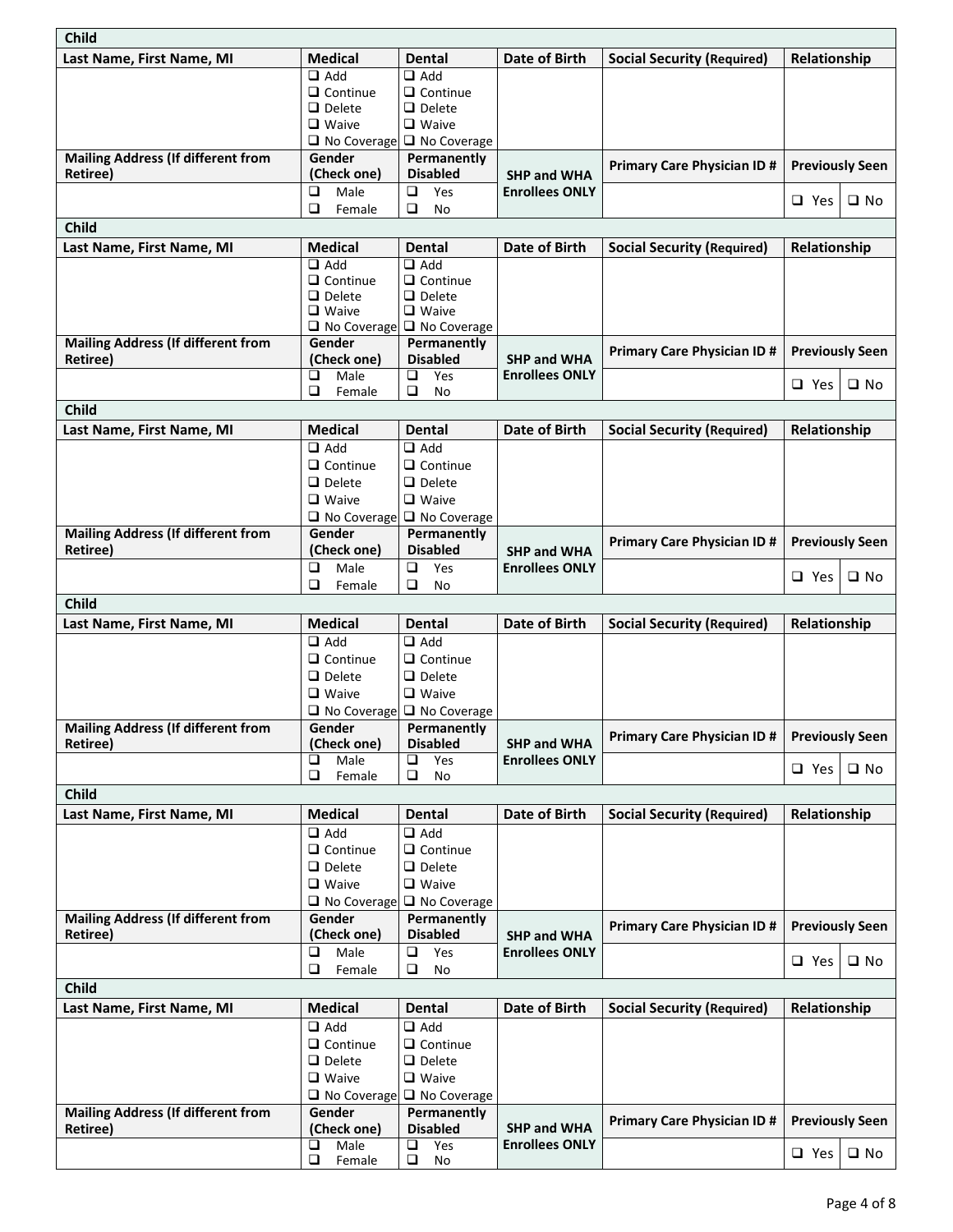**SECTION 7: Required Signatures (If electing a Medical Plan, sign the appropriate Plan Agreement)**

**County Health Plan Agreement:** County Health Plan PPO and County Health Plan EPO

Anthem Blue Cross/Anthem Blue Cross Life and Health Insurance Company Arbitration Agreement

NON-PARTICIPATING PROVIDER: I understand that I am responsible for a greater portion of my medical costs when I use a non-participating provider.

REQUIREMENT FOR BINDING ARBITRATION ALL DISPUTES BETWEEN YOU AND ANTHEM BLUE CROSS AND/OR ANTHEM BLUE CROSS LIFE AND HEALTH INSURANCE COMPANY, INCLUDING BUT NOT LIMITED TO DISPUTES RELATING TO THE DELIVERY OF SERVICE UNDER THE PLAN/POLICY OR ANY OTHER ISSUES RELATED TO THE PLAN/POLICY AND CLAIMS OF MEDICAL MALPRACTICE, MUST BE RESOLVED BY BINDING ARBITRATION, IF THE AMOUNT IN DISPUTE EXCEEDS THE JURISDICTIONAL LIMIT OF SMALL CLAIMS COURT AND THE DISPUTE CAN BE SUBMITTED TO BINDING ARBITRATION UNDER APPLICABLE FEDERAL AND STATE LAW, INCLUDING BUT NOT LIMITED TO, THE PATIENT PROTECTION AND AFFORDABLE CARE ACT.

California Health and Safety Code Section 1363.1 and Insurance Code Section 10123.19 require specified disclosures in this regard, including the following notice: It is understood that any dispute as to medical malpractice, that is as to whether any medical services rendered under this contract were unnecessary or unauthorized or were improperly, negligently or incompetently rendered, will be determined by submission to arbitration as permitted and provided by federal and California law, including but not limited to, the Patient Protection and Affordable Care Act, and not by a lawsuit or resort to court process except as California law provides for judicial review of arbitration proceedings. Both parties to this contract, by entering into it, are giving up their constitutional right to have any such dispute decided in a court of law before a jury, and instead are accepting the use of arbitration.

YOU AND ANTHEM BLUE CROSS AND/OR ANTHEM BLUE CROSS LIFE AND HEALTH INSURANCE COMPANY AGREE TO BE BOUND BY THIS ARBITRATION PROVISION. YOU ACKNOWLEDGE THAT FOR DISPUTES THAT ARE SUBJECT TO ARBITRATION UNDER STATE OR FEDERAL LAW THE RIGHT TO A JURY TRIAL, THE RIGHT TO A BENCH TRIAL UNDER CALIFORNIA BUSINESS AND PROFESSIONS CODE SECTION 17200, AND/OR THE RIGHT TO ASSERT AND/OR PARTICIPATE IN A CLASS ACTION ARE ALL WAIVED BY YOU.

Enforcement of this arbitration clause, including the waiver of class actions, shall be determined under the Federal Arbitration Act ("FAA"), including the FAA's preemptive effect on state law. By providing your "wet or electronic" signature below, you acknowledge that such signature is valid and binding.

Retiree Signature and Date

**Kaiser Permanente Benefit Plan Agreement:** Kaiser Permanente HMO/Senior Advantage, Kaiser Hospital Services Deductible DHMO, or Kaiser Deductible First HDHP

\_\_\_\_\_\_\_\_\_\_\_\_\_\_\_\_\_\_\_\_\_\_\_\_\_\_\_\_\_\_\_\_\_\_\_\_\_\_\_\_\_\_\_\_\_\_\_\_\_\_\_\_\_\_\_\_\_\_\_\_\_\_\_\_\_\_\_\_\_\_\_\_\_\_\_\_\_\_\_\_\_\_\_\_\_\_\_\_\_\_\_\_\_

Kaiser Foundation Health Plan Arbitration Agreement: I understand that (except for Small Claims Court cases, claims subject to a Medicare appeals procedure or the ERISA claims procedure regulation, and any other claims that cannot be subject to binding arbitration under governing law) any dispute between myself, my heirs, relatives, or other associated parties on the one hand and Kaiser Foundation Health Plan, Inc. (KFHP), any contracted health care providers, administrators, or other associated parties on the other hand, for alleged violation of any duty arising out of or related to membership in KFHP, including any claim for medical or hospital malpractice (a claim that medical services were unnecessary or unauthorized or were improperly, negligently, or incompetently rendered), for premises liability, or relating to the coverage for, or delivery of, services or items, irrespective of legal theory, must be decided by binding arbitration under California law and not by lawsuit or resort to court process, except as applicable law provides for judicial review of arbitration proceedings. I agree to give up our right to a jury trial and accept the use of binding arbitration. I understand that the full arbitration provision is contained in the Evidence of Coverage.

\_\_\_\_\_\_\_\_\_\_\_\_\_\_\_\_\_\_\_\_\_\_\_\_\_\_\_\_\_\_\_\_\_\_\_\_\_\_\_\_\_\_\_\_\_\_\_\_\_\_\_\_\_\_\_\_\_\_\_\_\_\_\_\_\_\_\_\_\_\_\_\_\_\_\_\_\_\_\_\_\_\_\_\_\_\_\_\_\_\_\_\_\_\_\_\_\_\_\_\_\_\_\_\_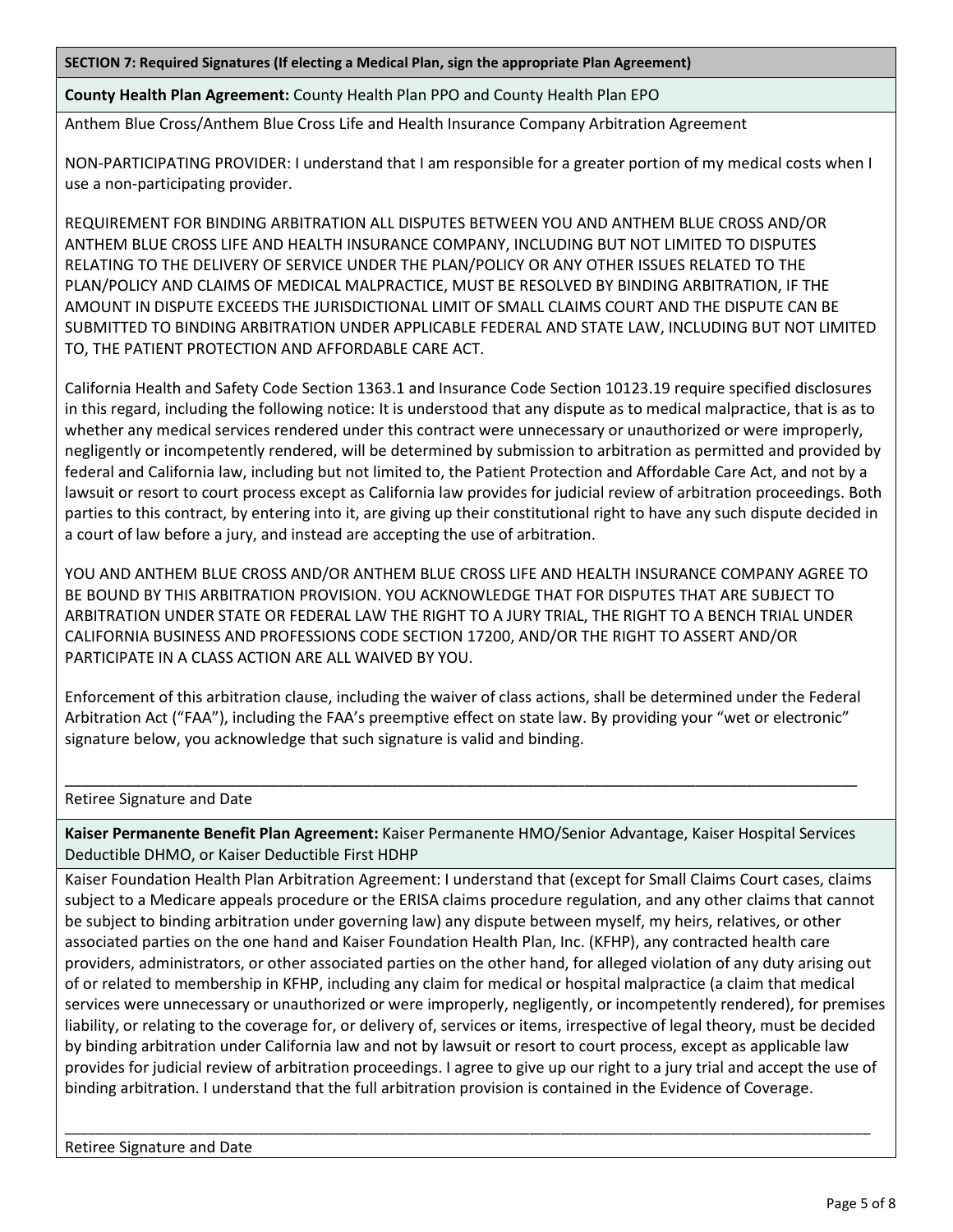**Sutter Health Plus Member Agreement**: Sutter Health Plus HMO ML42 , Sutter Health Plus Hospital Services Deductible DHMO ML21, or Sutter Health Plus Deductible First HDHP HD11

## **BINDING ARBITRATION**

Sutter Health Plus handles and resolves member disputes through grievance, appeal and independent medical review processes. However, in the event that a dispute is not resolved in those processes, Sutter Health Plus uses binding arbitration as the final method for resolving all such disputes.

As a condition of your membership in Sutter Health Plus, you agree that any and all disputes between yourself (including any heirs or assigns) and Sutter Health Plus, including claims of medical malpractice (that is as to whether any medical services rendered under the health plan were unnecessary or unauthorized or were improperly, negligently or incompetently rendered), except for small claims court cases and claims subject to ERISA, shall be determined by binding arbitration. Any such dispute will not be resolved by a lawsuit or resort to court process, except as California law provides for judicial review of arbitration proceedings. You and Sutter Health Plus, including any heirs or assigns to this Agreement, are giving up their constitutional right to have any such dispute decided in a court of law before a jury, and instead are accepting the use of binding arbitration.

I hereby agree to give up my/our right to a jury trial and accept the use of binding arbitration. I understand that the full arbitration provision is contained in the Group Subscriber Contract and Evidence of Coverage and Disclosure Form.

Retiree Signature and Date

**Western Health Advantage Arbitration Agreement**: Western Health Advantage HMO, Western Health Advantage Hospital Services DHMO, or Western Health Advantage Deductible First HDHP

\_\_\_\_\_\_\_\_\_\_\_\_\_\_\_\_\_\_\_\_\_\_\_\_\_\_\_\_\_\_\_\_\_\_\_\_\_\_\_\_\_\_\_\_\_\_\_\_\_\_\_\_\_\_\_\_\_\_\_\_\_\_\_\_\_\_\_\_\_\_\_\_\_\_\_\_\_\_\_\_\_\_\_\_\_\_\_\_\_\_\_\_\_

Western Health Advantage Arbitration Agreement

By signing below, I acknowledge that I have read, understand and agree to the terms and arbitration agreement stated below. A reproduction of this form shall be valid as an original.

A. On behalf of myself and my eligible Dependents, I hereby apply for health care services coverage offered by Western Health Advantage (WHA) through my Employer, and agree to be bound by the WHA Group Service Agreement, Evidence of Coverage and Disclosure Form, and this Enrollment/Change Form.

B. ARBITRATION AGREEMENT: I AGREE AND UNDERSTAND THAT ANY AND ALL DISPUTES BETWEEN MYSELF (INCLUDING ANY HEIRS OR ASSIGNS) AND WESTERN HEALTH ADVANTAGE, INCLUDING CLAIMS OF MEDICAL MALPRACTICE (THAT IS AS TO WHETHER ANY MEDICAL SERVICES RENDERED UNDER THE HEALTH PLAN WERE UNNECESSARY OR UNAUTHORIZED OR WERE IMPROPERLY, NEGLIGENTLY OR INCOMPETENTLY RENDERED), EXCEPT FOR SMALL CLAIMS COURT CASES AND CLAIMS SUBJECT TO ERISA, SHALL BE DETERMINED BY SUBMISSION TO BINDING ARBITRATION. ANY SUCH DISPUTE WILL NOT BE RESOLVED BY A LAWSUIT OR RESORT TO COURT PROCESS, EXCEPT AS CALIFORNIA LAW PROVIDES FOR JUDICIAL REVIEW OF ARBITRATION PROCEEDINGS. THE PARTIES, INCLUDING ANY HEIRS OR ASSIGNS, TO THIS ARBITRATION AGREEMENT ARE GIVING UP THEIR CONSTITUTIONAL RIGHT TO HAVE ANY SUCH DISPUTE DECIDED IN A COURT OF LAW BEFORE A JURY, AND INSTEAD ARE ACCEPTING THE USE OF BINDING ARBITRATION.

\_\_\_\_\_\_\_\_\_\_\_\_\_\_\_\_\_\_\_\_\_\_\_\_\_\_\_\_\_\_\_\_\_\_\_\_\_\_\_\_\_\_\_\_\_\_\_\_\_\_\_\_\_\_\_\_\_\_\_\_\_\_\_\_\_\_\_\_\_\_\_\_\_\_\_\_\_\_\_\_\_\_\_\_\_\_\_\_\_\_\_\_\_

Retiree Signature and Date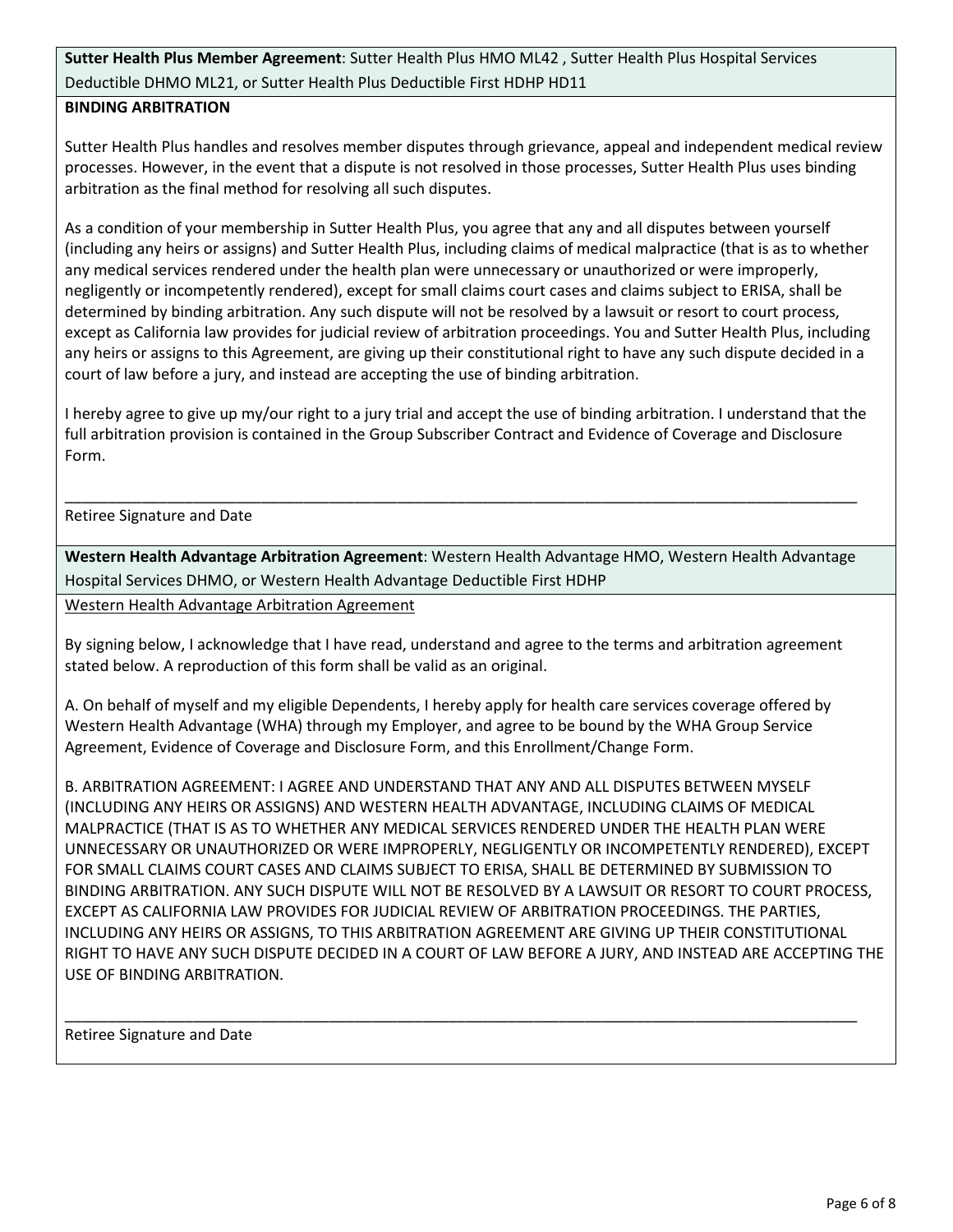**SECTION 8: Retiree Waiver Policy Acknowledgement and Signature (Retiree signature and date is required for any waive of retiree or dependent enrollments and changes.)**

## **Retiree Waiver Policy Acknowledgement**

Retiree medical coverage provisions are outlined in the County of Sonoma Salary Resolution No 95-0926. In order to maintain eligibility for a County contribution and to participate in a County-offered retiree medical plan, an eligible retiree must enroll in a County offered retiree medical plan at the time of retirement unless the retiree waives medical insurance coverage for themselves and/or the retiree's eligible dependent(s) due to other group coverage. (Note: A retiree who is **not** covered by another group medical plan, may not waive coverage, but may drop/cancel coverage, which results in a forfeiture of future enrollment rights into a County-offered Retiree medical plan.)

The option to waive coverage is a **one-time option** available only at the time of retirement or upon initial eligibility for newly eligible dependents. A retiree who waives coverage has no annual enrollment rights.

A retiree who waives medical coverage will be allowed to re-enroll themselves and any eligible dependent(s), upon the following conditions being met:

- 1. The retiree must re-enroll **within 31 days** of the loss of other group insurance coverage and provide the County with evidence of the loss of coverage. Failure to provide proof of coverage loss will result in denial of enrollment and the retiree will forfeit future enrollment rights and County contributions, if applicable, towards the retiree medical plans.
- 2. At the latest, the retiree must re-enroll **no later than 60 days after the effective date of the retiree's Medicare eligibility for coverage**. A retiree, and any eligible dependent also being enrolled who is eligible for Medicare, must have Medicare Parts A and B and must provide proof of this Medicare coverage to the County of Sonoma's Human Resources Benefits Unit. Medicare assignment of benefits to County retiree medical plans is required for some County medical plans, such as Kaiser Permanente Senior Advantage and UHC AARP medical plan.
- 3. The retiree's re-enrollment is required in order for any eligible dependent(s) to be enrolled in a County offered medical plan, except as follows in #4 below.
- 4. The retiree may add an eligible dependent spouse or domestic partner at a later time provided the eligible dependent is enrolled in other group coverage since the date of retirement date.
- 5. Eligible dependent children must be enrolled at the time the retiree elects coverage.

By signing below, I acknowledge that:

- I have read and understand the information above.
- I have been given the opportunity to enroll or waive coverage for myself and my eligible dependents in a County-offered medical plan pursuant to the eligibility criteria outlined in the Salary Resolution and the health plan's document.
- I understand that failure to notify and provide proof of loss of other group coverage within 31 days, failure to obtain, assign benefits to a County retiree medical plan if applicable and provide proof of Medicare Parts A and B within 60 days of Medicare eligibility and/or failure to pay premiums will result in termination of County retiree medical benefits and forfeiture of County contribution, if applicable, to County retiree medical plans.
- I understand that I am required to notify County of Sonoma Human Resources Benefits if my eligibility or my dependent's eligibility for Medicare Parts A and B changes.

**If I become eligible to make a change during the plan year, I must request the change within 31 days of the event.** 

\_\_\_\_\_\_\_\_\_\_\_\_\_\_\_\_\_\_\_\_\_\_\_\_\_\_\_\_\_\_\_\_\_\_\_\_\_\_\_\_\_\_\_\_\_\_\_\_\_\_\_\_\_\_\_\_\_\_\_\_\_\_\_\_\_\_\_\_\_\_\_\_\_\_\_\_\_\_\_\_\_\_\_\_\_\_\_\_\_\_\_\_\_

Retiree Signature and Date